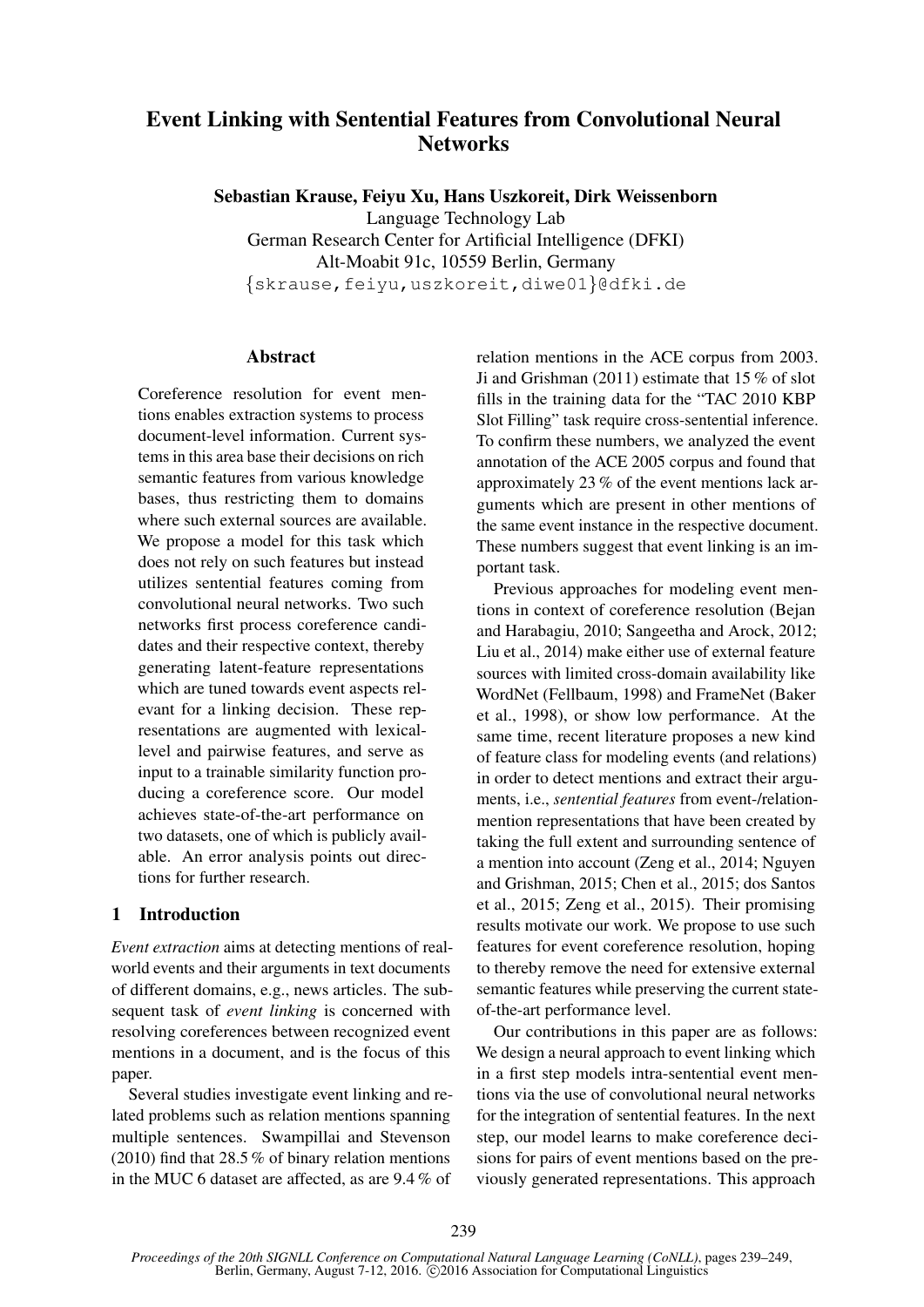does not rely on external semantic features, but rather employs a combination of local and sentential features to describe individual event mentions, and combines these intermediate event representations with standard pairwise features for the coreference decision. The model achieves state-of-the-art performance in our experiments on two datasets, one of which is publicly available. Furthermore, we present an analysis of the system errors to identify directions for further research.

# 2 Problem definition

We follow the notion of events from the ACE 2005 dataset (LDC, 2005; Walker et al., 2006). Consider the following example:

*British bank Barclays had agreed to buy Spanish rival Banco Zaragozano for 1.14 billion euros. The combination of the banking operations of Barclays Spain and Zaragozano will bring together two complementary businesses and will happen this year, in contrast to Barclays' postponed merger with Lloyds.*<sup>1</sup>

Processing these sentences in a prototypical, ACE-style information extraction (IE) pipeline would involve (a) the recognition of entity mentions. In the example, mentions of entities are underlined. Next, (b) words in the text are processed as to whether they elicit an event reference, i.e., event *triggers* are identified and their semantic type is classified. The above sentences contain three event mentions with type *Business.Merge-Org*, shown in boldface. The task of event extraction further requires that (c) participants of recognized events are determined among the entity mentions in the same sentence, i.e., an event's *arguments* are identified and their semantic role wrt. the event is classified. The three recognized event mentions are:

- E1: *buy*(*British bank Barclays*, *Spanish rival Banco Zaragozano*, *1.14 billion euros*)
- E2: *combination*(*Barclays Spain*, *Zaragozano*, *this year*)
- E3: *merger*(*Barclays*, *Lloyds*)

Often, an IE system involves (d) a disambiguation step of the entity mentions against one another in the same document. This allows to identify the three mentions of "*Barclays*" in the text as referring to the same real-world entity. The analogous task on the level of event mentions is called (e) event linking (or: event coreference resolution) and is the focus of this paper. Specifically, the task is

to determine that E3 is a singleton reference in this example, while E1 and E2 are coreferential, with the consequence that a document-level event instance can be produced from E1 and E2, listing four arguments (two companies, buying price, and acquisition date).

## 3 Model design

This section first motivates the design decisions of our model for event linking, before going into details about its two-step architecture.

Event features from literature So far, a wide range of features has been used for the representation of events and relations for extraction (Zhou et al., 2005; Mintz et al., 2009; Sun et al., 2011; Krause et al., 2015) and coreference resolution (Bejan and Harabagiu, 2010; Lee et al., 2012; Liu et al., 2014; Araki and Mitamura, 2015; Cybulska and Vossen, 2015) purposes. The following is an attempt to list the most common classes among them, along with examples:

- lexical: surface string, lemma, word embeddings, context around trigger
- syntactic: depth of trigger in parse tree, dependency arcs from/to trigger
- discourse: distance between coreference candidates, absolute position in document
- semantic (intrinsic): comparison of event arguments (entity fillers, present roles), event type of coreference candidates
- semantic (external): coreference-candidates similarity in lexical-semantic resources (WordNet, FrameNet) and other datasets (VerbOcean corpus), enrichment of arguments with alternative names from external sources (DBpedia, Geonames)

While lexical, discourse, and intrinsic-semantic features are available in virtually all application scenarios of event extraction/linking, and even syntactic parsing is no longer considered an expensive feature source, semantic features from external knowledge sources pose a significant burden on the application of event processing systems, as these sources are created at high cost and come with limited domain coverage.

Fortunately, recent work has explored the use of a new feature class, *sentential features*, for tackling relation-/event-extraction related tasks with neural networks (Zeng et al., 2014; Nguyen and Grishman, 2015; Chen et al., 2015; dos Santos et al., 2015; Zeng et al., 2015). These approaches have shown that processing sentences with neural models yields representations suitable for IE, which motivates their use in our approach.

<sup>&</sup>lt;sup>1</sup>Based on an example in (Araki and Mitamura, 2015).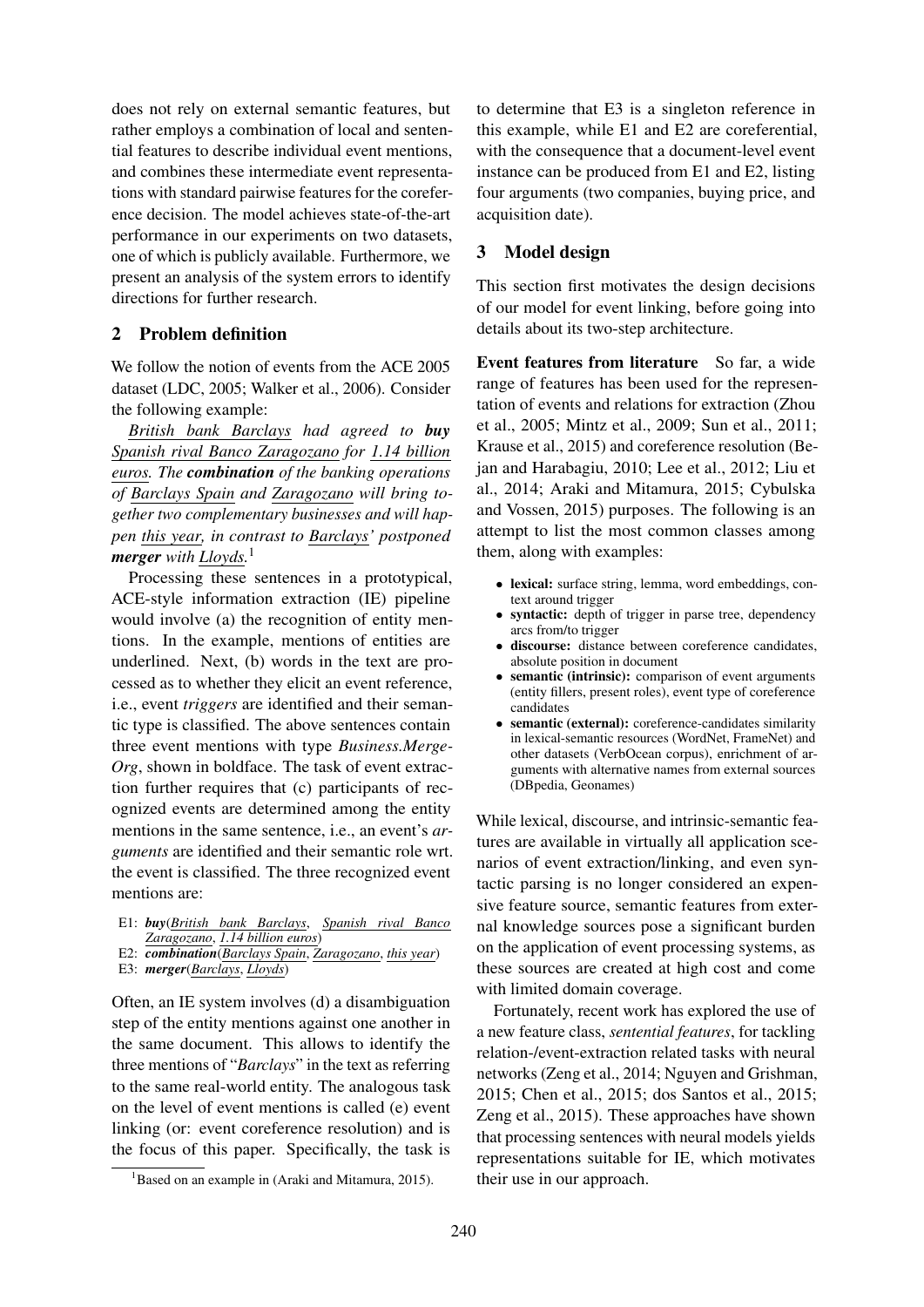

Figure 1: The two parts of the model. The first part computes a representation for a single event mention. The second part is fed with two such event-mention representations plus a number of pairwise features for the input event-mention pair, and calculates a coreference score.

Data properties A preliminary analysis of one dataset used in our experiments (ACE<sup>++</sup>; see Section 5) further motivates the design of our model. We found that 50.97 % of coreferential event-mentions pairs share no arguments, either by mentioning distinct argument roles or because one/both mentions have no annotated arguments. Furthermore, 47.29 % of positive event-mention pairs have different trigger words. It is thus important to not solely rely on intrinsic event properties in order to model event mentions, but to additionally take the surrounding sentence's semantics into account. Another observation regards the distance of coreferential event mentions in a document. 55.42% are more than five sentences apart. This indicates that a locality-based heuristic would not perform well and also encourages the use of sentential features for making coreference decisions.

### 3.1 Learning event representations

The architecture of the model (Figure 1) is split into two parts. The first one aims at adequately representing individual event mentions. As is common in literature, words of the whole sentence of an input event mention are represented as real-valued vectors  $v_w^i$  of a fixed size  $d_w$ , with i being a word's position in the sentence. These *word embeddings*

are updated during model training and are stored in a matrix  $W_w \in \mathbb{R}^{d_w \times |V|}$ ; |V| being the vocabulary size of the dataset.

Furthermore, we take the relative position of tokens with respect to the mention into account, as suggested by (Collobert et al., 2011; Zeng et al., 2014). The rationale is that while the absolute position of learned features in a sentence might not be relevant for an event-related decision, the position of them wrt. the event mention is. Embeddings  $v_p^i$ of size  $d_p$  for relative positions of words are generated in a way similar to word embeddings, i.e., by table lookup from a matrix  $W_p \in \mathbb{R}^{d_p \times s_{\text{max}} \times 2 - 1}$  of trainable parameters. Again  $i$  denotes the location of a word in a sentence;  $s_{\text{max}}$  is the maximum sentence length in the dataset. Embeddings for words and positions are concatenated into vectors  $v_t^i$  of size  $d_t = d_w + d_p$ , this means that now every word in the vocabulary has a different representation for each distinct distance with which it occurs to an event trigger.

A sentence with s words is represented by a matrix of dimensions  $s \times d_t$ . This matrix serves as input to a convolution layer. In order to compress the semantics of s words into a sentence-level feature vector with constant size, the convolution layer applies  $d_c$  filters to each window of n consecutive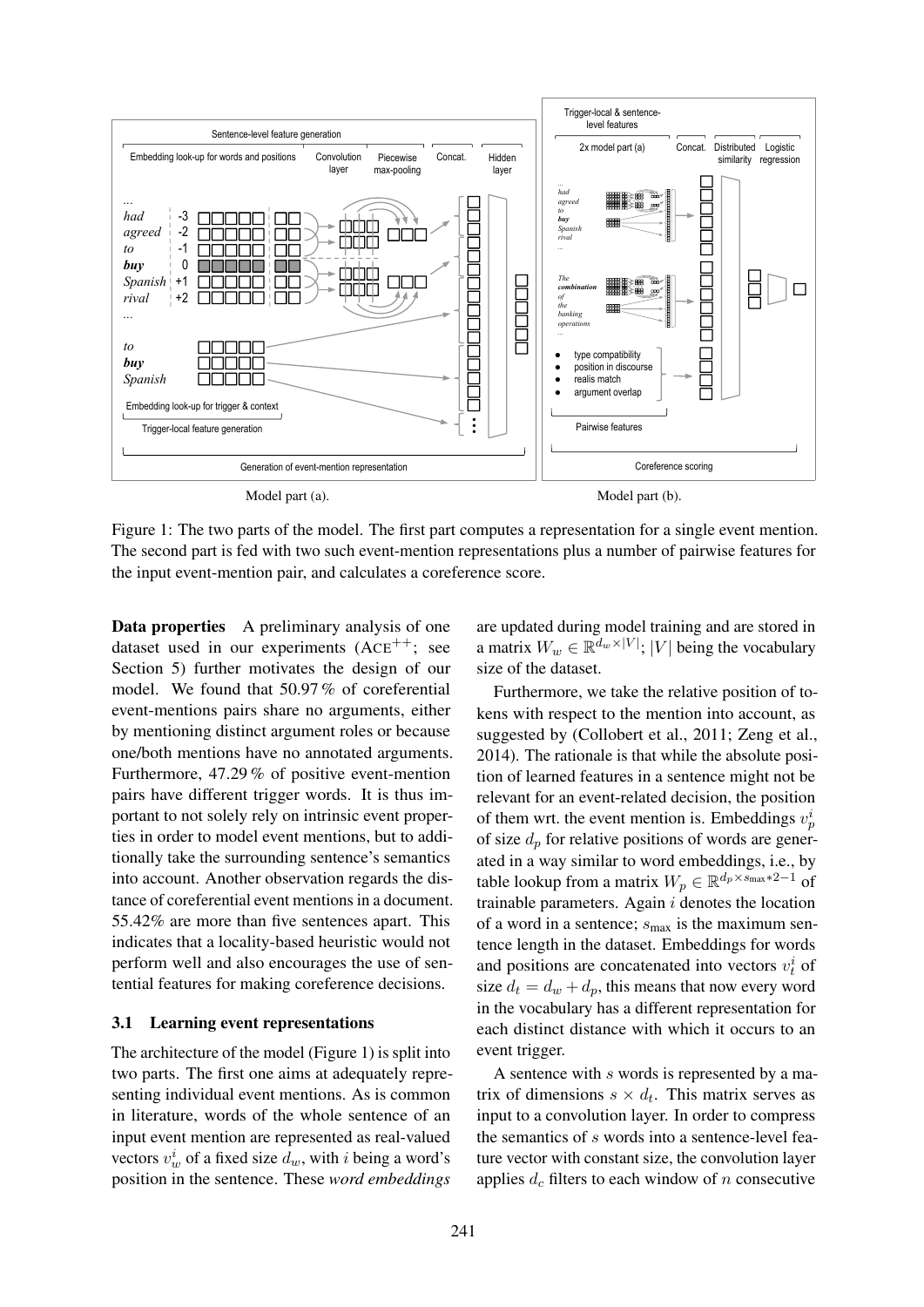words, thereby calculating  $d_c$  features for each ngram of a sentence. For a single filter  $w_c \in \mathbb{R}^{n*d_t}$ and particular window of  $n$  words starting at position  $i$ , this operation is defined as

$$
v_c^i = relu(w_c \cdot v_t^{i:i+n-1} + b_c), \tag{1}
$$

where  $v_{t}^{i:i+n-1}$  is the flattened concatenation of vectors  $v_t^{(\cdot)}$  for the words in the window,  $b_c$  is a bias, and relu is the activation function of a rectified linear unit. In Figure 1,  $d_c = 3$  and  $n = 2$ .

In order to identify the most indicative features in the sentence and to introduce invariance for the absolute position of these, we feed the  $n$ -gram representations to a max-pooling layer, which identifies the maximum value for each filter. We treat n-grams on each side of the trigger word separately during pooling, which allows the model to handle multiple event mentions per sentence, similar in spirit to (Chen et al., 2015; Zeng et al., 2015). The pooling step for a particular convolution filter  $j \in [1, d_c]$  and sentence part  $k \in \{\leftarrow, \leftarrow\}$  is defined as

$$
v_m^{j,k} = max(v_c^i), \tag{2}
$$

where  $i$  runs through the convolution windows of  $k$ . The output of this step are sentential features  $v_{\text{sent}} \in \mathbb{R}^{2*d_c}$  of the input event mention:

$$
v_{\text{sent}} = (v_m^{1, \leftarrow}, \dots, v_m^{d_c, \leftarrow}, v_m^{1, \leftarrow}, \dots, v_m^{d_c, \leftarrow}) \quad (3)
$$

Additionally, we provide the network with trigger-local, lexical-level features by concatenating  $v_{\text{sent}}$  with the word embeddings  $v_w^{(\cdot)}$  of the trigger word and its left and right neighbor, resulting in  $v_{\text{sent+lex}} \in \mathbb{R}^{2*d_c + 3*d_w}$ . This encourages the model to take the lexical semantics of the trigger into account, as these can be a strong indicator for coreference. The result is processed by an additional hidden layer, generating the final event-mention representation  $v_e$  with size  $d_e$  used for the subsequent event-linking decision:

$$
v_e = \tanh(W_e v_{\text{sent+lex}} + b_e). \tag{4}
$$

### 3.2 Learning coreference decisions

The second part of the model (Figure 1b) processes the representations for two event mentions  $v_e^1$ ,  $v_e^2$ , and augments these with pairwise comparison features  $v_{\text{pairw}}$  to determine the compatibility of the event mentions. The following features are used, in parentheses we give the feature value for the pair E1, E2 from the example in Section 1:

- Coarse-grained and/or fine-grained event type agreement (*yes*, *yes*)
- Antecedent event is in first sentence (yes)
- Bagged distance between event mentions in #sentences/#intermediate event mentions (1, 0)
- Agreement in event modality (yes)
- Overlap in arguments (two shared arguments)

The concatenation of these vectors

$$
v_{\text{sent+lex+pairw}} = (v_e^1, v_e^2, v_{\text{pairw}}) \tag{5}
$$

is processed by a single-layer neural network which calculates a distributed similarity of size  $d_{\text{sim}}$  for the two event mentions:

$$
v_{\rm sim} = square(W_{\rm sim}v_{\rm sent+lex+pairw} + b_{\rm sim}).
$$
 (6)

The use of the square function as the network's non-linearity is backed by the intuition that for measuring similarity, an invariance under polarity changes is desirable. Having  $d_{sim}$  similarity dimensions allows the model to learn multiple similarity facets in parallel; in our experiments, this setup outperformed model variants with different activation functions as well as a cosine-similarity based comparison.

To calculate the final output of the model,  $v_{\text{sim}}$  is fed to a logistic regression classifier, whose output serves as the coreference score:

$$
score = \sigma(W_{out}v_{sim} + b_{out})
$$
 (7)

We train the model parameters

$$
\theta = \{W_w, W_p, \{w_c\}, \{b_c\}, W_e, b_e, W_{\text{sim}}, b_{\text{sim}}, W_{\text{out}}, b_{\text{out}}\}
$$
 (8)

by minimizing the logistic loss over shuffled minibatches with gradient descent using Adam (Kingma and Ba, 2014).

#### 3.3 Example generation and clustering

We investigated two alternatives for the generation of examples from documents with recognized event mentions. Figure 2 shows the strategy we found to perform best, which iterates over the event mentions of a document and pairs each mention (the "anaphors") with all preceding ones (the "antecedent" candidates). This strategy applies to both training and inference time. Soon et al. (2001) propose an alternative strategy, which during training creates positive examples only for the closest actual antecedent of an anaphoric event mention with intermediate event mentions serving as negative antecedent candidates. In our experiments, this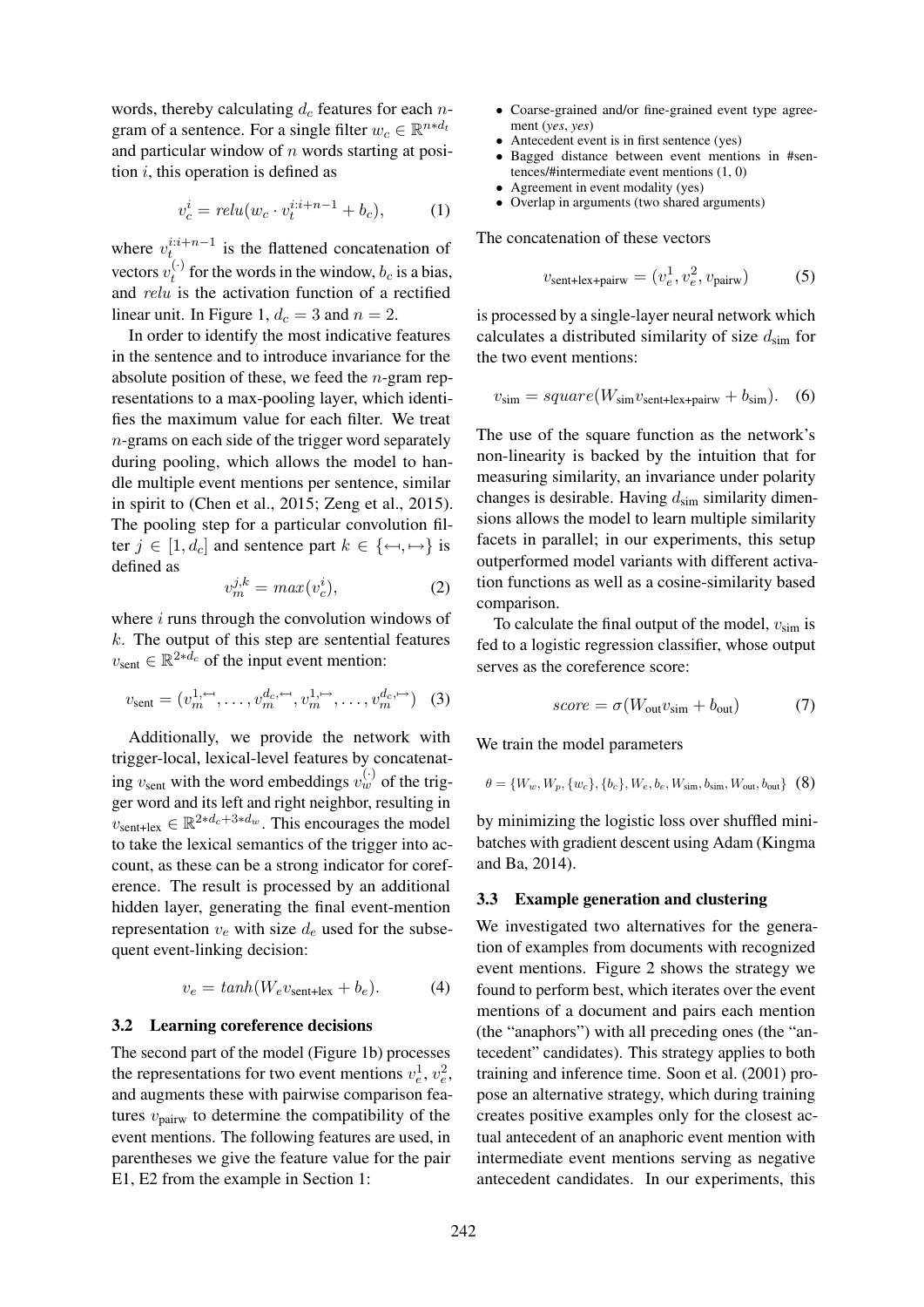```
1: procedure GENERATEEXAMPLES(\mathcal{M}_d):
2: \mathcal{M}_d = (m_1, \ldots, m_{|\mathcal{M}_d|})3: \mathcal{P}_d \leftarrow \varnothing4: for i = 2, ..., |\mathcal{M}_d| do<br>5: for i = 1, ..., i - 15: for j = 1, ..., i - 1 do
6: \mathcal{P}_d \leftarrow \mathcal{P}_d \cup \{(m_i, m_j)\}7: return P_d
```
Figure 2: Generation of examples  $P_d$  for a document d with a sequence of event mentions  $\mathcal{M}_d$ .

```
1: procedure GENERATECLUSTERS(\mathcal{P}_d, score):
2: \mathcal{P}_d = \{(m_i, m_j)\}_{i,j}3: score: \mathcal{P}_d \mapsto [0, 1]4: C_d \leftarrow \{(m_i, m_j) \in P_d : score(m_i, m_j) > 0.5\}5: while \exists (m_i, m_k), (m_k, m_j) \in C_d : (m_i, m_j) \notin C_d do
6: \mathcal{C}_d \leftarrow \mathcal{C}_d \cup \{(m_i, m_j)\}\7: return C_d
```
Figure 3: Generation of event clusters  $C_d$  for a document d based on the coreference scores from the model.  $P_d$  is the set of all event-mention pairs from a document, as implemented in Figure 2.

strategy performed worse than the less elaborate algorithm in Figure 2.

The pairwise coreference decisions of our model induce a clustering of a document's event mentions. In order to force the model to output a consistent view on a given document, a strategy for resolving conflicting decisions is needed. We followed the strategy detailed in Figure 3, which builds the transitive closure of all positive links. Additionally, we experimented with Ng and Gardent (2002)'s "BestLink" strategy, which discards all but the highest-scoring antecedent of an anaphoric event mention. Liu et al. (2014) reported that for event linking, BestLink outperforms naive transitive closure, however, in our experiments (Section 5) we come to a different conclusion.

### 4 Experimental setting, model training

We implemented our model using the TensorFlow framework (Abadi et al., 2015, v0.6), and chose the ACE 2005 dataset (Walker et al., 2006, later: ACE) as our main testbed. The annotation of this corpus focuses on the event types *Conflict.Attack*, *Movement.Transport*, and *Life.Die* reporting about terrorist attacks, movement of goods and people, and deaths of people; but also contains many more related event types as well as mentions of businessrelevant and judicial events. The corpus consists of merely 599 documents, which is why we create a second dataset that encompasses these documents and additionally contains 1351 more web

|                   | <b>ACE</b> | $ACE^{++}$ |
|-------------------|------------|------------|
| # documents       | 599        | 1950       |
| # event instances | 3617       | 7520       |
| # event mentions  | 4728       | 9956       |

Table 1: Dataset properties.

| $10^{-5}$  |
|------------|
| 0.2        |
| 0.999      |
| $10^{-2}$  |
| 512        |
| ${}<$ 2000 |
| no         |
|            |

Table 2: Hyperparameter settings.

documents annotated in an analogous fashion with the same set of event types. We refer to this second dataset as  $ACE^{++}$ . Both datasets are split 9:1 into a development (*dev*) and *test* partition; we further split *dev* 9:1 into a training (*train*) and validation (*valid*) partition. Table 1 lists statistics for the datasets.

There are a number of architectural alternatives in the model as well as hyperparameters to optimize. Besides varying the size of intermediate representations in the model  $(d_w, d_p, d_c, d_{\rm sim})$ , we experimented with different convolution window sizes  $n$ , activation functions for the similarityfunction layer in model part (b), whether to use the dual pooling and final hidden layer in model part (a), whether to apply regularization with  $\ell 2$ penalties or Dropout, and parameters to Adam  $(\eta, \beta_1, \beta_2, \epsilon)$ . We started our exploration of this space of possibilities from previously reported hyperparameter values (Zhang and Wallace, 2015; Chen et al., 2015) and followed a combined strategy of random sampling from the hyperparameter space (180 points) and line search. Optimization was done by training on ACE<sup>+++</sup> and evaluating on  $ACE<sub>valid</sub><sup>++</sup>$ . The final settings we used for all following experiments are listed in Table 2.  $W_w$  is initialized with pre-trained embeddings of (Mikolov et al.,  $2013)^2$ , the embedding matrix for relative positions  $(W_p)$  and all other model parameters are randomly initialized. Model training is run for 2000 epochs, after which the best model on the respective *valid* partition is selected.

<sup>2</sup> https://code.google.com/archive/p/word2vec/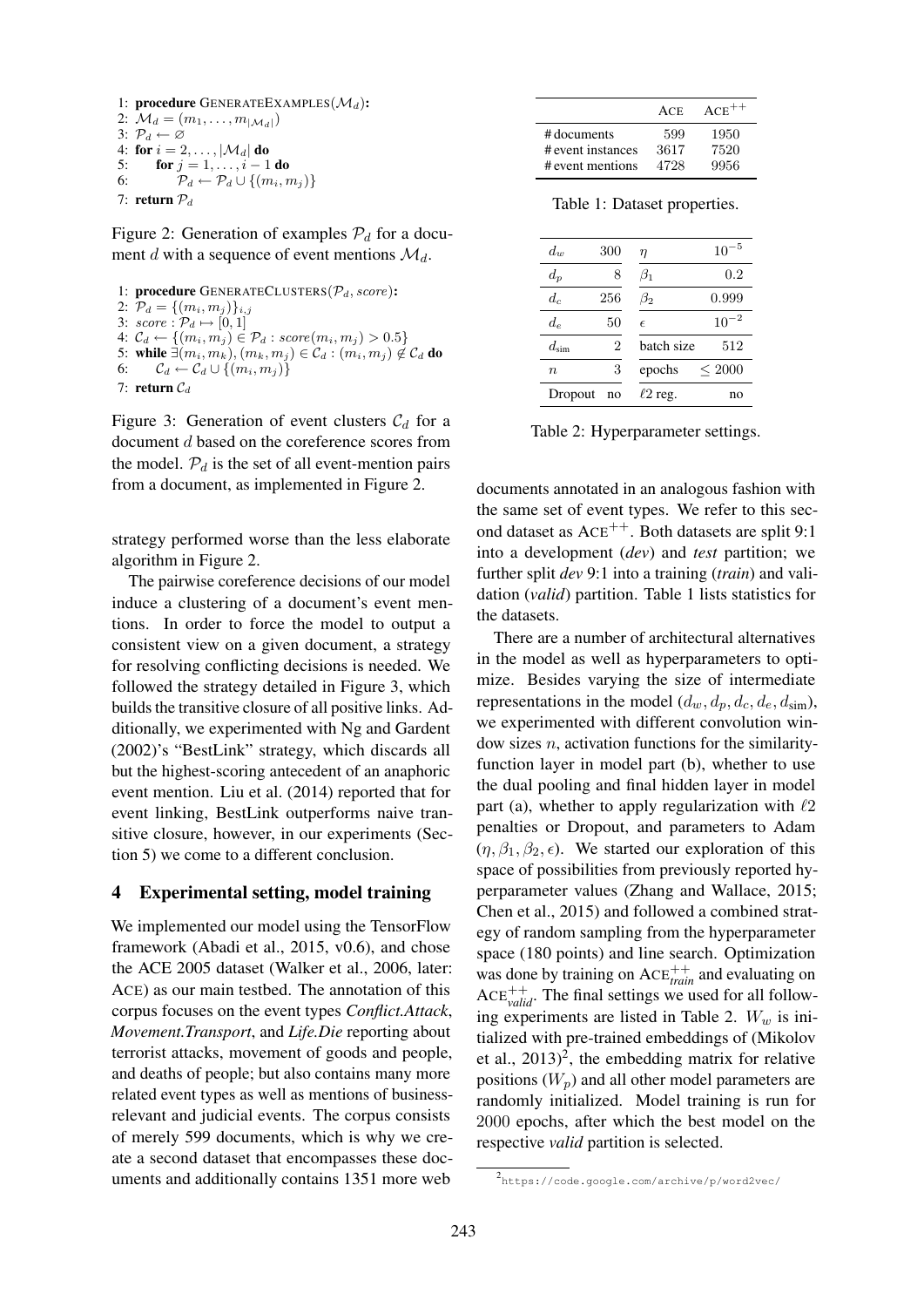|                                                                 | <b>BLANC</b>                           | <b>B-CUBED</b>                                              | <b>MUC</b>                             | Positive links                                           |
|-----------------------------------------------------------------|----------------------------------------|-------------------------------------------------------------|----------------------------------------|----------------------------------------------------------|
|                                                                 |                                        | $4 * (Precision / Recall / F1 score)$ in %                  |                                        |                                                          |
| This paper<br>(Liu et al., 2014)<br>(Bejan and Harabagiu, 2010) | 71.80 75.16 73.31<br>70.88 70.01 70.43 | 90.52 86.12 88.26<br>89.90 88.86 89.38<br>84.2 83.8<br>83.4 | 61.54 45.16 52.09<br>53.42 48.75 50.98 | 47.89 56.20 51.71<br>55.86 40.52 46.97<br>43.3 47.1 45.1 |
| (Sangeetha and Arock, 2012)                                     |                                        | $-87.7$                                                     |                                        |                                                          |

Table 3: Event-linking performance of our model & competitors on ACE. Best value per metric in bold.

## 5 Evaluation

This section elaborates on the conducted experiments. First, we compare our approach to state-ofart systems on dataset ACE, after which we report experiments on  $ACE^{++}$ , where we contrast variations of our model to gain insights about the impact of the utilized feature classes. We conclude this section with an error analysis.

#### 5.1 Comparison to state-of-the-art on ACE

Table 3 depicts the performance of our model, trained on ACE*train*, on ACE*test*, along with the performance of state-of-the-art systems from the literature. From the wide range of proposed metrics for the evaluation of coreference resolution, we believe BLANC (Recasens and Hovy, 2011) has the highest validity, as it balances the impact of positive and negative event-mention links in a document. Negative links and consequently singleton event mentions are more common in this dataset (more than 90 % of links are negative). As Recasens and Hovy (2011) point out, the informativeness of metrics like MUC (Vilain et al., 1995), B-CUBED (Bagga and Baldwin, 1998), and the naive positivelink metric suffers from such imbalance. We still add these metrics for completeness, and because BLANC scores are not available for all systems.

Unfortunately, there are two caveats to this comparison. First, while a 9:1 train/test split is the commonly accepted way of using ACE, the exact documents in the partitions vary from system to system. We are not aware of any publicized split from previous work on event linking, which is why we create our own and announce the list of documents in ACE*valid*/ACE*test* at https://git.io/vwEEP. Second, published methods follow different strategies regarding preprocessing components. While *all* systems in Table 3 use gold-annotated eventmention *triggers*, Bejan and Harabagiu (2010) and Liu et al. (2014) use a semantic-role labeler and other tools instead of gold-argument information. We argue that using full gold-annotated event mentions is reasonable in order to mitigate error propagation along the extraction pipeline and make performance values for the task at hand more informative.

We beat Liu et al. (2014)'s system in terms of F1 score on BLANC, MUC, and positive-links, while their system performs better in terms of B-CUBED. Even when taking into account the caveats mentioned above, it seems justified to assess that our model performs in general on-par with their stateof-the-art system. Their approach involves randomforest classification with best-link clustering and propagation of attributes between event mentions, and is grounded on a manifold of external feature sources, i.e., it uses a "rich set of 105 semantic features". Thus, their approach is strongly tied to domains where these semantic features are available and is potentially hard to port to other text kinds. In contrast, our approach does not depend on resources with restricted domain availability.

Bejan and Harabagiu (2010) propose a nonparametric Bayesian model with standard lexicallevel features and WordNet-based similarity between event elements. We outperform their system in terms of B-CUBED and positive-links, which indicates that their system tends to over-merge event mentions, i.e., has a bias against singletons. They use a slightly bigger variant of ACE with 46 additional documents in their experiments.

Sangeetha and Arock (2012) hand-craft a similarity metric for event mentions based on the number of shared entities in the respective sentences, lexical terms, synsets in WordNet, which serves as input to a mincut-based cluster identification. Their system performs well in terms of B-CUBED F1, however their paper provides few details about the exact experimental setup.

Another approach with results on ACE was presented by Chen et al. (2009), who employ a maximum-entropy classifier with agglomerative clustering and lexical, discourse, and semantic features, e.g., also a WordNet-based similarity mea-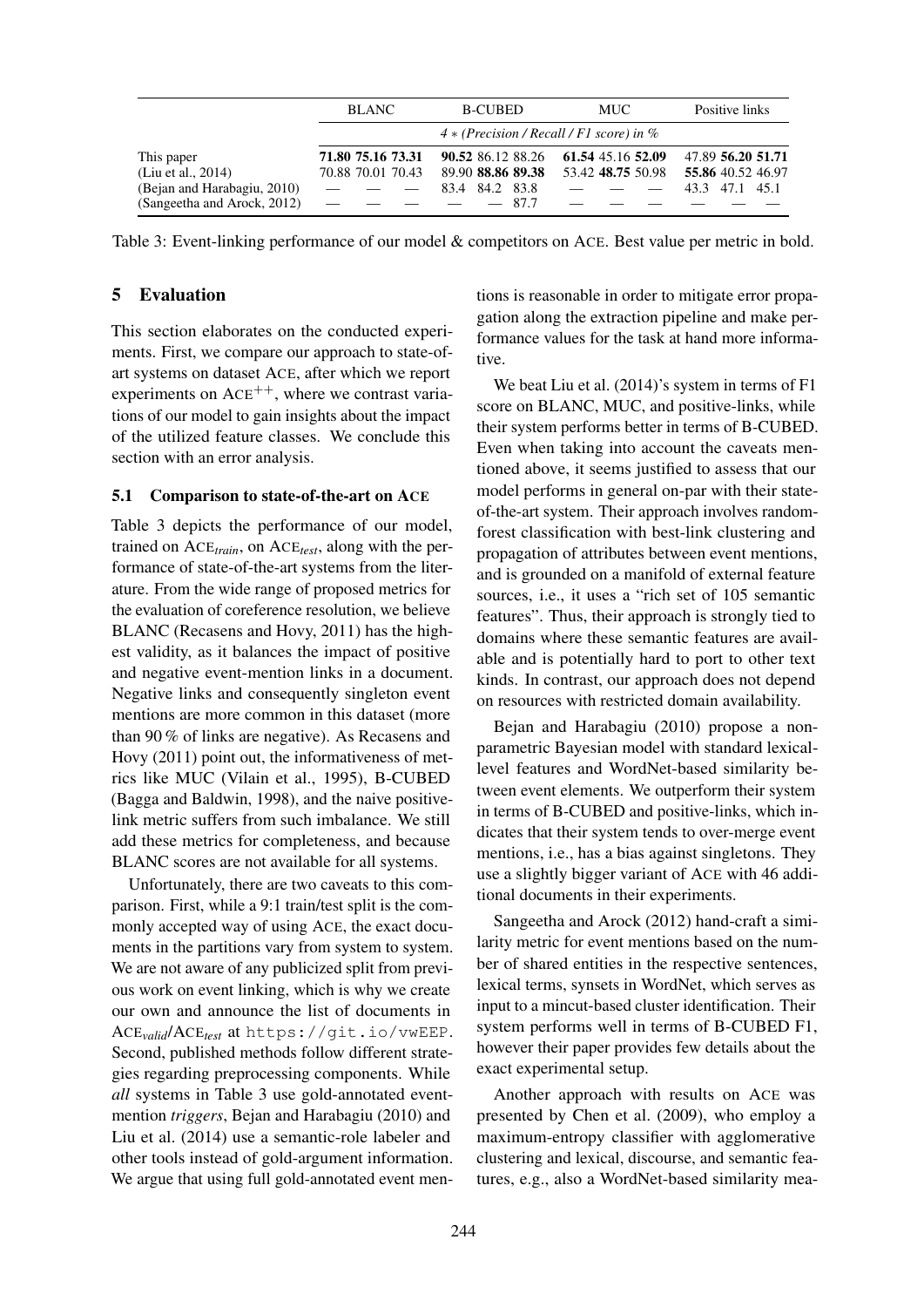|                | Model               | <b>Dataset</b> | <b>BLANC</b>       |  |
|----------------|---------------------|----------------|--------------------|--|
|                |                     |                | $(P/R/F1$ in $%$ ) |  |
| 2)             | Section 3           | ACE            | 71.80 75.16 73.31  |  |
|                | $Sec. 3 + BestLink$ | ACE            | 75.68 69.72 72.19  |  |
| 3)             | Section 3           | $ACE^{++}$     | 73.22 83.21 76.90  |  |
| $\overline{4}$ | $Sec. 3 + BestLink$ | $ACE^{++}$     | 74.24 68.86 71.09  |  |

Table 4: Impact of data amount and clustering.

| Pw Loc Sen                                                              |  | Dataset                                                                                   | <b>BLANC</b>                                                                                                               |  |
|-------------------------------------------------------------------------|--|-------------------------------------------------------------------------------------------|----------------------------------------------------------------------------------------------------------------------------|--|
|                                                                         |  |                                                                                           | $(P/R/F1$ in %)                                                                                                            |  |
| 1) $\checkmark$<br>$2) \checkmark$<br>$3) \checkmark$<br>4)<br>5)<br>6) |  | $ACE^{++}$<br>$ACE^{++}$<br>$ACE^{++}$<br>$\mathsf{ACE}^{++}$<br>$ACE^{++}$<br>$ACE^{++}$ | 57.45 68.16 56.69<br>62.24 76.23 64.12<br>73.22 83.21 76.90<br>82.60 70.71 74.97<br>59.67 66.25 61.28<br>58.38 55.85 56.70 |  |

Table 5: Impact of feature classes; "Pw" is short for pairwise features, "Loc" refers to trigger-local lexical features, "Sen" corresponds to sentential features.

sure. However, they report performance using a threshold optimized on the test set, thus we decided to not include the performance here.

#### 5.2 Further evaluation on ACE and  $ACE^{++}$

We now look at several aspects of the model performance to gain further insights about it's behavior.

Impact of dataset size and clustering strategy Table 4 shows the impact of increasing the amount of training data ( $ACE \rightarrow ACE^{++}$ ). This increase (rows 1, 3) leads to a boost in recall, from 75.16% to 83.21%, at the cost of a small decrease in precision. This indicates that the model can generalize much better using this additional training data.

Looking into the use of the alternative clustering strategy BestLink recommended by Liu et al. (2014), we can make the expected observation of a precision improvement (row 1 vs. 2; row 3 vs. 4), due to fewer positive links being used before the transitive-closure clustering takes place. This is however outweighed by a large decline in recall, resulting in a lower F1 score (73.31  $\rightarrow$  72.19; 76.90  $\rightarrow$  71.09). The better performance of BestLink in Liu et al.'s model suggests that our model already weeds out many low confidence links in the classification step, which makes a downstream filtering unnecessary in terms of precision, and even counter-productive in terms of recall.

| Model          | Dataset    | <b>BLANC</b>       |
|----------------|------------|--------------------|
|                |            | $(P/R/F1$ in %)    |
| Section 3      | $ACE^{++}$ | 73.22 83.21 76.90  |
| All singletons | $ACE^{++}$ | 45.29 50.00 47.53  |
| One instance   | $ACE^{++}$ | 4.71 50.00<br>8.60 |
| Same type      | $ACE^{++}$ | 62.73 84.75 61.35  |

Table 6: Event-linking performance of our model against naive baselines.

Impact of feature classes Table 5 shows our model's performance when particular feature classes are removed from the model (with retraining), with row 3 corresponding to the full model as described in Section 3. Unsurprisingly, classifying examples with just pairwise features (row 1) results in the worst performance, and adding first trigger-local lexical features (row 2), then sentential features (row 3) subsequently raises both precision and recall. Just using pairwise features and sentential ones (row 4), boosts precision, which is counter-intuitive at first, but may be explained by a different utilization of the sententialfeature part of the model during training. This part is then adapted to focus more on the trigger-word aspect, meaning the sentential features degrade to trigger-local features. While this allows to reach higher precision (recall that Section 3 finds that more than fifty percent of positive examples have trigger-word agreement), it substantially limits the model's ability to learn other coreference-relevant aspects of event-mention pairs, leading to low recall. Further considering rows  $5 & 6$ , we can conclude that all feature classes indeed positively contribute to the overall model performance.

**Baselines** The result of applying three naive baselines to  $ACE^{++}$  is shown in Table 6. The *all singletons*/*one instance* baselines predict every input link to be negative/positive, respectively. In particular the all-singletons baseline performs well, due to the large fraction of singleton event mentions in the dataset. The third baseline, *same type*, predicts a positive link whenever there is agreement on the event type, namely, it ignores the possibility that there could be multiple event mentions of the same type in a document which do not refer to the same real-world event, e.g., referring to different terrorist attacks. This baseline also performs quite well, in particular in terms of recall, but shows low precision.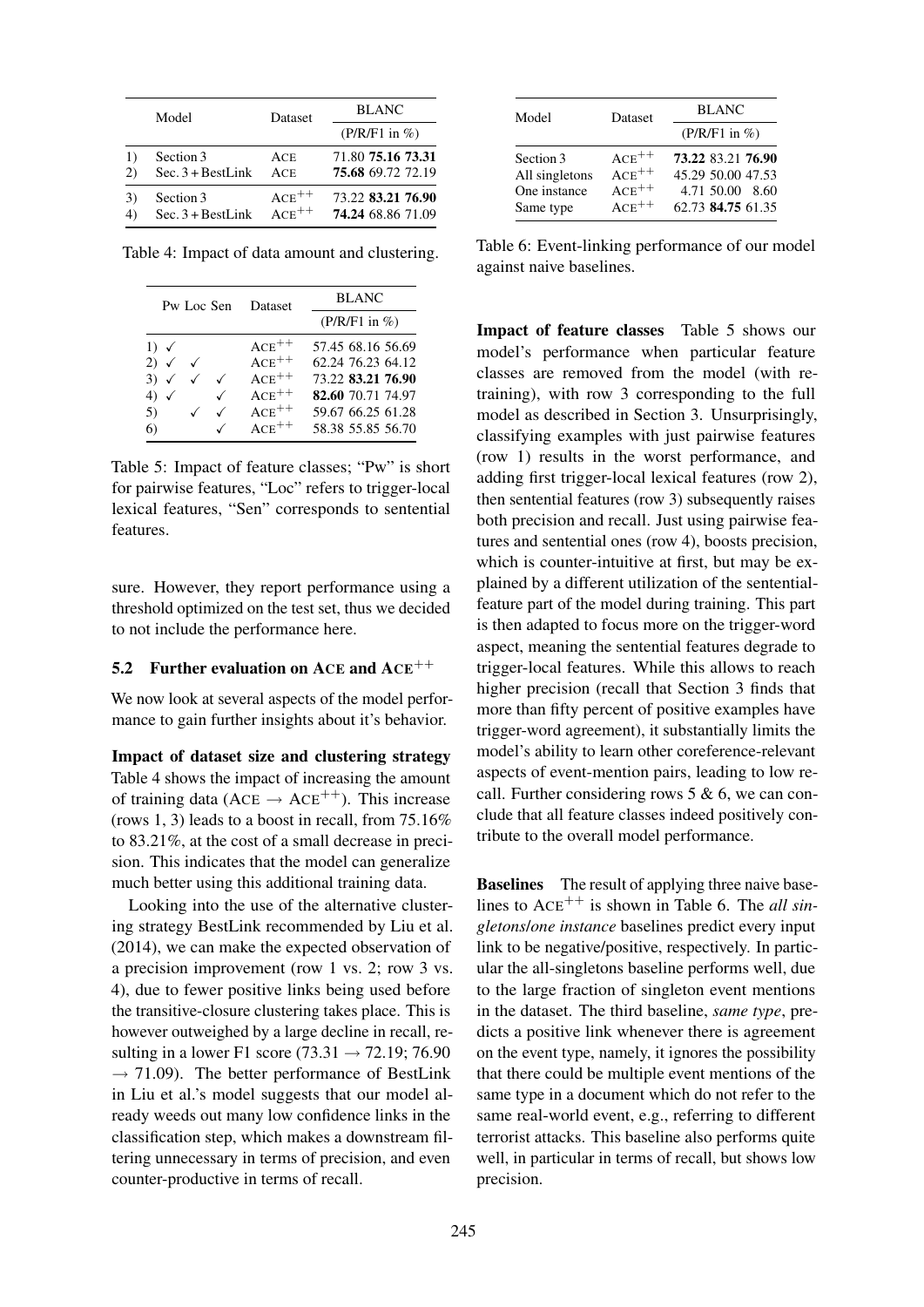Error analysis We manually investigated a sample of 100 false positives and 100 false negatives from  $ACE^{++}$  in order to get an understanding of system errors.

It turns out that a significant portion of the false negatives would involve the resolution of a pronoun to a previous event mention, a very hard and yet unsolved problem. Consider the following examples:

- *"It's crazy that we're bombing Iraq. It sickens me."*
- *"Some of the slogans sought to rebut war supporters' arguments that the protests are unpatriotic. [...] Nobody questions whether this is right or not.*

In both examples, the event mentions (trigger words in bold font) are gold-annotated as coreferential, but our model failed to recognize this.

Another observation is that for 17 false negatives, we found analogous cases among the sampled false positives where annotators made a different annotation decision. Consider these examples:

- *The 1860 Presidential Election. [...] Lincoln won a plurality with about 40% of the vote.*
- *She lost her seat in the 1997 election.*

Each bullet point has two event mentions (in bold font) taken from the same document and referring to the same event type, i.e., *Personnel.Elect*. While in the first example, the annotators identified the mentions as coreferential, the second pair of mentions is not annotated as such. Analogously, 22 out of the 100 analyzed false positives were cases where the misclassification of the system was plausible to a human rater. This exemplifies that this task has many boundary cases were a positive/negative decision is hard to make even for expert annotators, thus putting the overall performance of all models in Table 3 in perspective.

## 6 Related work

We briefly point out other relevant approaches and efforts from the vast amount of literature.

Event coreference In addition to the competitors mentioned in Section 5, approaches for event linking were presented, e.g., by Chen and Ji (2009), who determine link scores with hand-crafted compatibility metrics for event mention pairs and a maximum-entropy model, and feed these to a spectral clustering algorithm. A variation of the eventcoreference resolution task extends the scope to cross-document relations. Cybulska and Vossen (2015) approach this task with various classification models and propose to use a type-specific

granularity hierarchy for feature values. Lee et al. (2012) further extend the task definition by jointly resolving entity and event coreference, through several iterations of mention-cluster merge operations. Sachan et al. (2015) describe an active-learning based method for the same problem, where they derive a clustering of entities/events by incorporating bits of human judgment as constraints into the objective function. Araki and Mitamura (2015) simultaneously identify event triggers and disambiguate them wrt. one another with a structured-perceptron algorithm.

Resources Besides the ACE 2005 corpus, a number of other datasets with event-coreference annotation have been presented. Hovy et al. (2013) reports on the annotation process of two corpora from the domains of "violent events" and biographic texts; to our knowledge neither of them is publicly available. OntoNotes (Weischedel et al., 2013) comprises different annotation layers including coreference (Pradhan et al., 2012), however intermingles entity and event coreference. A series of releases of the EventCorefBank corpus (Bejan and Harabagiu, 2010; Lee et al., 2012; Cybulska and Vossen, 2014) combine linking of event mentions within and across documents, for which Liu et al. (2014) report a lack of completeness on the withindocument aspect. The ProcessBank dataset (Berant et al., 2014) provides texts with event links from the difficult biological domain.

**Other** A few approaches to the upstream task of event extraction, while not considering withindocument event linking, still utilize discourse-level information or even cross-document inference. For example, Liao and Grishman (2010) showed how the output of sentence-based classifiers can be filtered wrt. discourse-level consistency. Yao et al. (2010) resolved coreferences between events from different documents in order to make a global extraction decision, similar to (Ji and Grishman, 2008) and (Li et al., 2011).

In addition to convolutional neural networks, more types of neural architectures lend themselves to the generation of sentential features. Recently many recursive networks and recurrent ones have been proposed for the task of relation classification, with state-of-the-art results (Socher et al., 2012; Hashimoto et al., 2013; Ebrahimi and Dou, 2015; Xu et al., 2015; Li et al., 2015).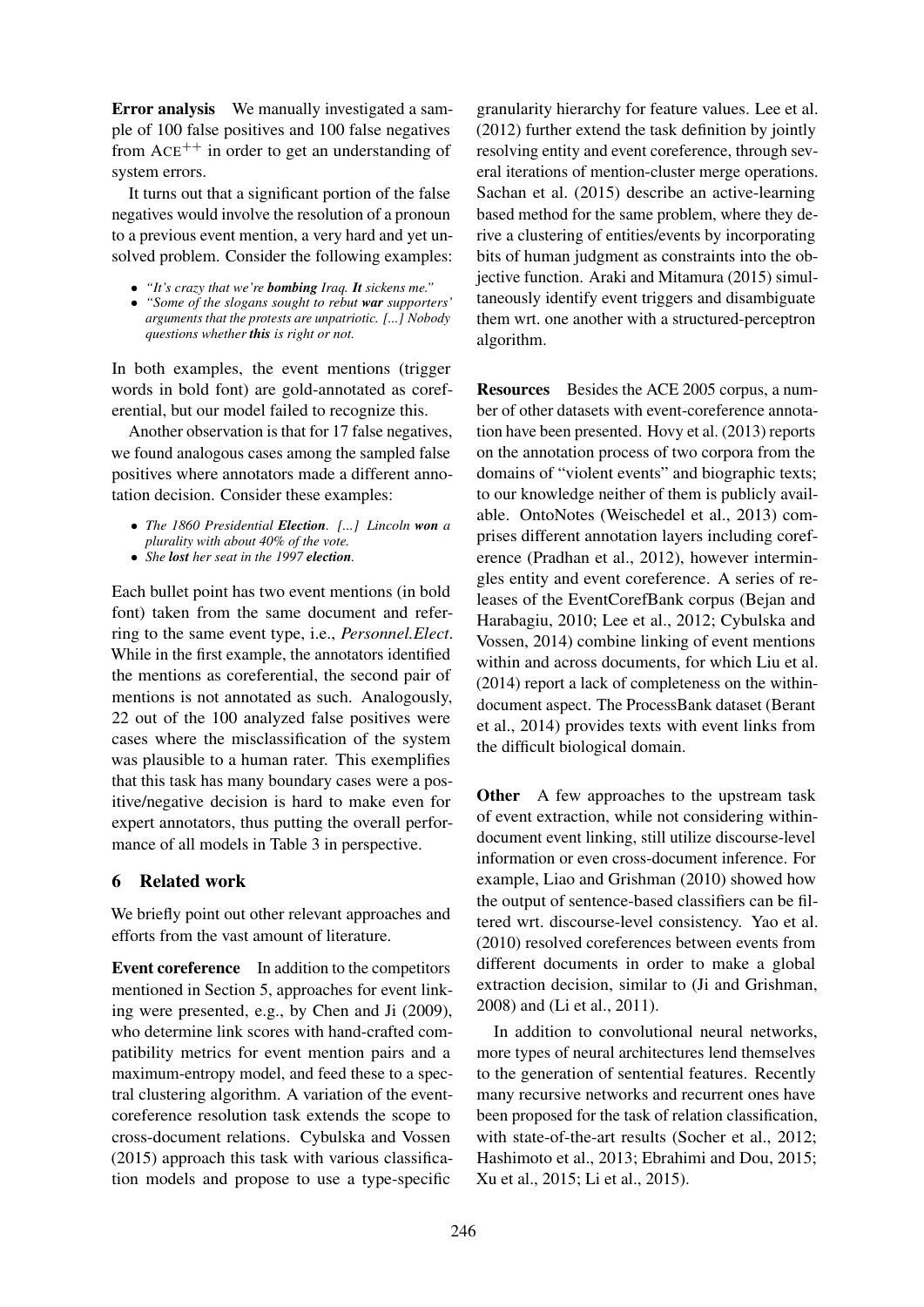## 7 Conclusion

Our proposed model for the task of event linking achieves state-of-the-art results without relying on external feature sources. We have thus shown that low linking performance, coming from a lack of semantic knowledge about a domain, is evitable. In addition, our experiments give further empirical evidence for the usefulness of neural models for generating latent-feature representations for sentences.

There are several areas for potential future work. As next steps, we plan to test the model on more datasets and task variations, i.e., in a crossdocument setting or for joint trigger identification and coreference resolution. On the other hand, separating anaphoricity detection from antecedent scoring, as is often done for the task of entity coreference resolution (e.g., by Wiseman et al. (2015)), might result in performance gains; also the generation of sentential features from recurrent neural networks seems promising. Regarding our mediumterm research agenda, we would like to investigate if the model can benefit from more fine-grained information about the discourse structure underlying a text. This could guide the model when encountering the problematic case of pronoun resolution, described in the error analysis.

### Acknowledgments

This research was supported by the German Federal Ministry of Education and Research (BMBF) through the projects ALL SIDES (contract 01IW14002) and BBDC (contract 01IS14013E), and by a Google Focused Research Award granted in July 2013.

### References

- Abadi et al. 2015. TensorFlow: Large-scale machine learning on heterogeneous systems. Software available from tensorflow.org.
- Jun Araki and Teruko Mitamura. 2015. Joint event trigger identification and event coreference resolution with structured perceptron. In *EMNLP*, pages 2074–2080. The Association for Computational Linguistics.
- Amit Bagga and Breck Baldwin. 1998. Algorithms for scoring coreference chains. In *Proceedings of the LREC 1998 Workshop on Linguistic Coreference*, pages 563—-566.
- Collin F. Baker, Charles J. Fillmore, and John B. Lowe. 1998. The Berkeley FrameNet Project. In *COLING-ACL*, pages 86–90. Morgan Kaufmann Publishers / ACL.
- Cosmin Adrian Bejan and Sanda M. Harabagiu. 2010. Unsupervised event coreference resolution with rich linguistic features. In *ACL*, pages 1412–1422. The Association for Computational Linguistics.
- Jonathan Berant, Vivek Srikumar, Pei-Chun Chen, Abby Vander Linden, Brittany Harding, Brad Huang, Peter Clark, and Christopher D. Manning. 2014. Modeling biological processes for reading comprehension. In *EMNLP*. The Association for Computational Linguistics.
- Zheng Chen and Heng Ji. 2009. Graph-based event coreference resolution. In *Proceedings of the 2009 Workshop on Graph-based Methods for Natural Language Processing*, pages 54–57. The Association for Computational Linguistics.
- Zheng Chen, Heng Ji, and Robert Haralick. 2009. A pairwise event coreference model, feature impact and evaluation for event coreference resolution. In *Proceedings of the Workshop on Events in Emerging Text Types*, pages 17–22, Borovets, Bulgaria, September. Association for Computational Linguistics.
- Yubo Chen, Liheng Xu, Kang Liu, Daojian Zeng, and Jun Zhao. 2015. Event extraction via dynamic multi-pooling convolutional neural networks. In *ACL (1)*, pages 167–176. The Association for Computational Linguistics.
- Ronan Collobert, Jason Weston, Léon Bottou, Michael Karlen, Koray Kavukcuoglu, and Pavel P. Kuksa. 2011. Natural language processing (almost) from scratch. *Journal of Machine Learning Research*, 12:2493–2537.
- Agata Cybulska and Piek Vossen. 2014. Using a sledgehammer to crack a nut? Lexical diversity and event coreference resolution. In *LREC*, pages 4545–4552. European Language Resources Association (ELRA).
- Agata Cybulska and Piek Vossen. 2015. Translating granularity of event slots into features for event coreference resolution. In *Proceedings of the The 3rd Workshop on EVENTS: Definition, Detection, Coreference, and Representation*, pages 1–10, Denver, Colorado, June. Association for Computational Linguistics.
- Cícero Nogueira dos Santos, Bing Xiang, and Bowen Zhou. 2015. Classifying relations by ranking with convolutional neural networks. In *ACL (1)*, pages 626–634. The Association for Computational Linguistics.
- Javid Ebrahimi and Dejing Dou. 2015. Chain based RNN for relation classification. In *HLT-NAACL*, pages 1244–1249. The Association for Computational Linguistics.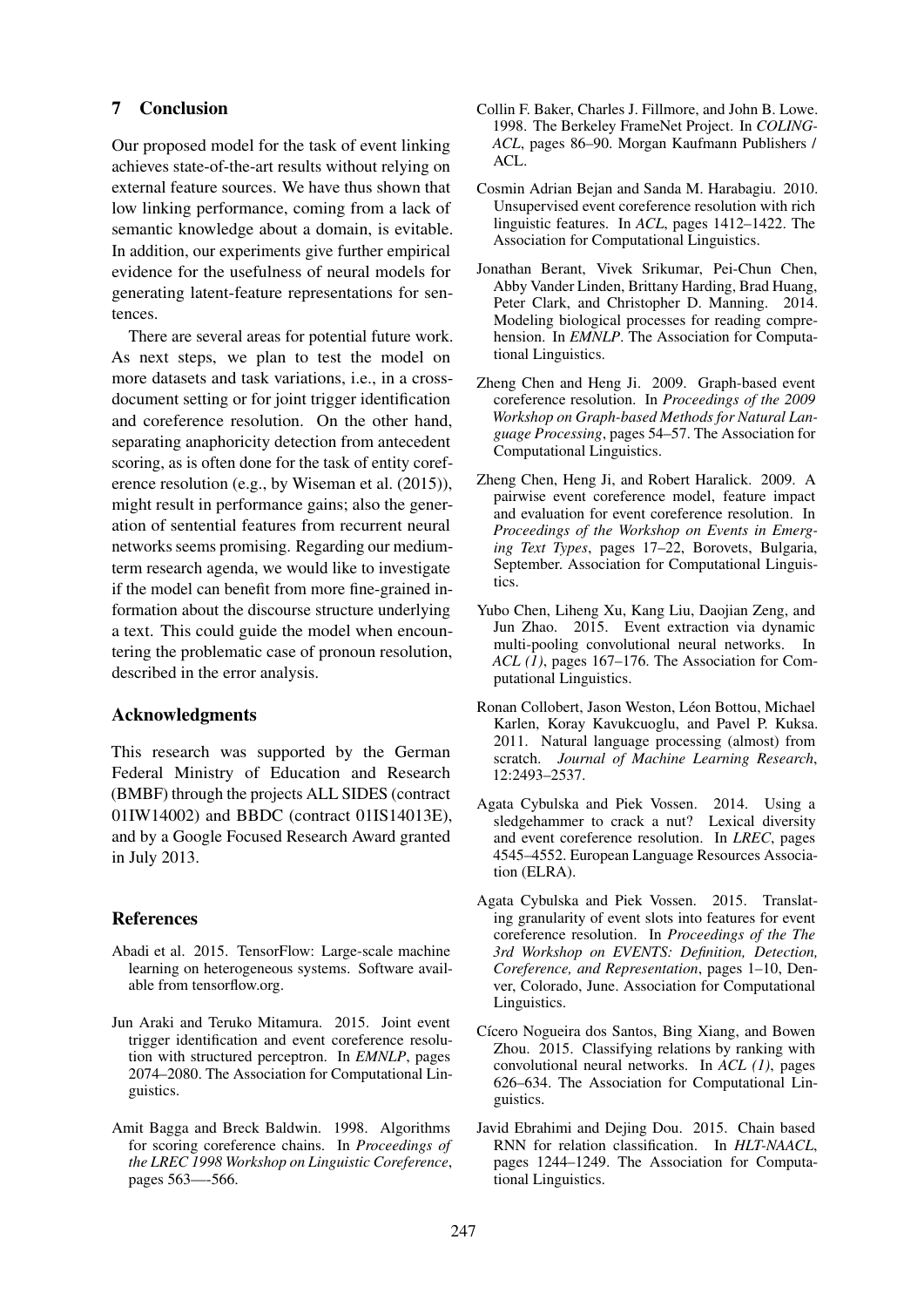- Christiane Fellbaum, editor. 1998. *WordNet: an electronic lexical database*. Christiane Fellbaum.
- Kazuma Hashimoto, Makoto Miwa, Yoshimasa Tsuruoka, and Takashi Chikayama. 2013. Simple customization of recursive neural networks for semantic relation classification. In *EMNLP*, pages 1372– 1376. The Association for Computational Linguistics.
- Eduard Hovy, Teruko Mitamura, Felisa Verdejo, Jun Araki, and Andrew Philpot. 2013. Events are not simple: Identity, non-identity, and quasi-identity. In *Workshop on Events: Definition, Detection, Coreference, and Representation*, pages 21–28, Atlanta, Georgia, June. Association for Computational Linguistics.
- Heng Ji and Ralph Grishman. 2008. Refining event extraction through cross-document inference. In *ACL*, pages 254–262. The Association for Computational Linguistics.
- Heng Ji and Ralph Grishman. 2011. Knowledge base population: Successful approaches and challenges. In *ACL*, pages 1148–1158. The Association for Computational Linguistics.
- Diederik P. Kingma and Jimmy Ba. 2014. Adam: A method for stochastic optimization. *CoRR*, abs/1412.6980.
- Sebastian Krause, Enrique Alfonseca, Katja Filippova, and Daniele Pighin. 2015. Idest: Learning a distributed representation for event patterns. In *NAACL-HLT*, pages 1140–1149. Association for Computational Linguistics.
- LDC. 2005. ACE (Automatic Content Extraction) English annotation guidelines for events. Linguistic Data Consortium. Version 5.4.3 2005.07.01. https://www.ldc.upenn. edu/sites/www.ldc.upenn.edu/files/ english-events-guidelines-v5.4.3. pdf.
- Heeyoung Lee, Marta Recasens, Angel X. Chang, Mihai Surdeanu, and Dan Jurafsky. 2012. Joint entity and event coreference resolution across documents. In *EMNLP-CoNLL*, pages 489–500. The Association for Computational Linguistics.
- Qi Li, Sam Anzaroot, Wen-Pin Lin, Xiang Li, and Heng Ji. 2011. Joint inference for cross-document information extraction. In *CIKM*, pages 2225–2228. ACM.
- Jiwei Li, Thang Luong, Dan Jurafsky, and Eduard H. Hovy. 2015. When are tree structures necessary for deep learning of representations? In *EMNLP*, pages 2304–2314. The Association for Computational Linguistics.
- Shasha Liao and Ralph Grishman. 2010. Using document level cross-event inference to improve event extraction. In *ACL*, pages 789–797. The Association for Computational Linguistics.
- Zhengzhong Liu, Jun Araki, Eduard H. Hovy, and Teruko Mitamura. 2014. Supervised withindocument event coreference using information propagation. In *LREC*, pages 4539–4544. European Language Resources Association (ELRA).
- Tomas Mikolov, Ilya Sutskever, Kai Chen, Gregory S. Corrado, and Jeffrey Dean. 2013. Distributed representations of words and phrases and their compositionality. In *NIPS*, pages 3111–3119.
- Mike Mintz, Steven Bills, Rion Snow, and Daniel Jurafsky. 2009. Distant supervision for relation extraction without labeled data. In *ACL/IJCNLP*, pages 1003–1011. The Association for Computational Linguistics.
- Vincent Ng and Claire Gardent. 2002. Improving machine learning approaches to coreference resolution. In *ACL*, pages 104–111. The Association for Computational Linguistics.
- Thien Huu Nguyen and Ralph Grishman. 2015. Event detection and domain adaptation with convolutional neural networks. In *ACL (2)*, pages 365–371. The Association for Computational Linguistics.
- Sameer Pradhan, Alessandro Moschitti, Nianwen Xue, Olga Uryupina, and Yuchen Zhang. 2012. CoNLL-2012 shared task: Modeling multilingual unrestricted coreference in OntoNotes. In *Joint Conference on EMNLP and CoNLL - Shared Task*, pages 1– 40. The Association for Computational Linguistics.
- Marta Recasens and Eduard H. Hovy. 2011. BLANC: implementing the rand index for coreference evaluation. *Natural Language Engineering*, 17(4):485– 510.
- Mrinmaya Sachan, Eduard H. Hovy, and Eric P. Xing. 2015. An active learning approach to coreference resolution. In *IJCAI*, pages 1312–1318. AAAI Press.
- S. Sangeetha and Michael Arock. 2012. Event coreference resolution using mincut based graph clustering. In *The Fourth International Workshop on Computer Networks & Communications*, pages 253–260.
- Richard Socher, Brody Huval, Christopher D. Manning, and Andrew Y. Ng. 2012. Semantic compositionality through recursive matrix-vector spaces. In *EMNLP-CoNLL*, pages 1201–1211. The Association for Computational Linguistics.
- Wee Meng Soon, Hwee Tou Ng, and Chung Yong Lim. 2001. A machine learning approach to coreference resolution of noun phrases. *Computational Linguistics*, 27(4):521–544.
- Ang Sun, Ralph Grishman, and Satoshi Sekine. 2011. Semi-supervised relation extraction with large-scale word clustering. In *ACL*, pages 521–529. The Association for Computational Linguistics.